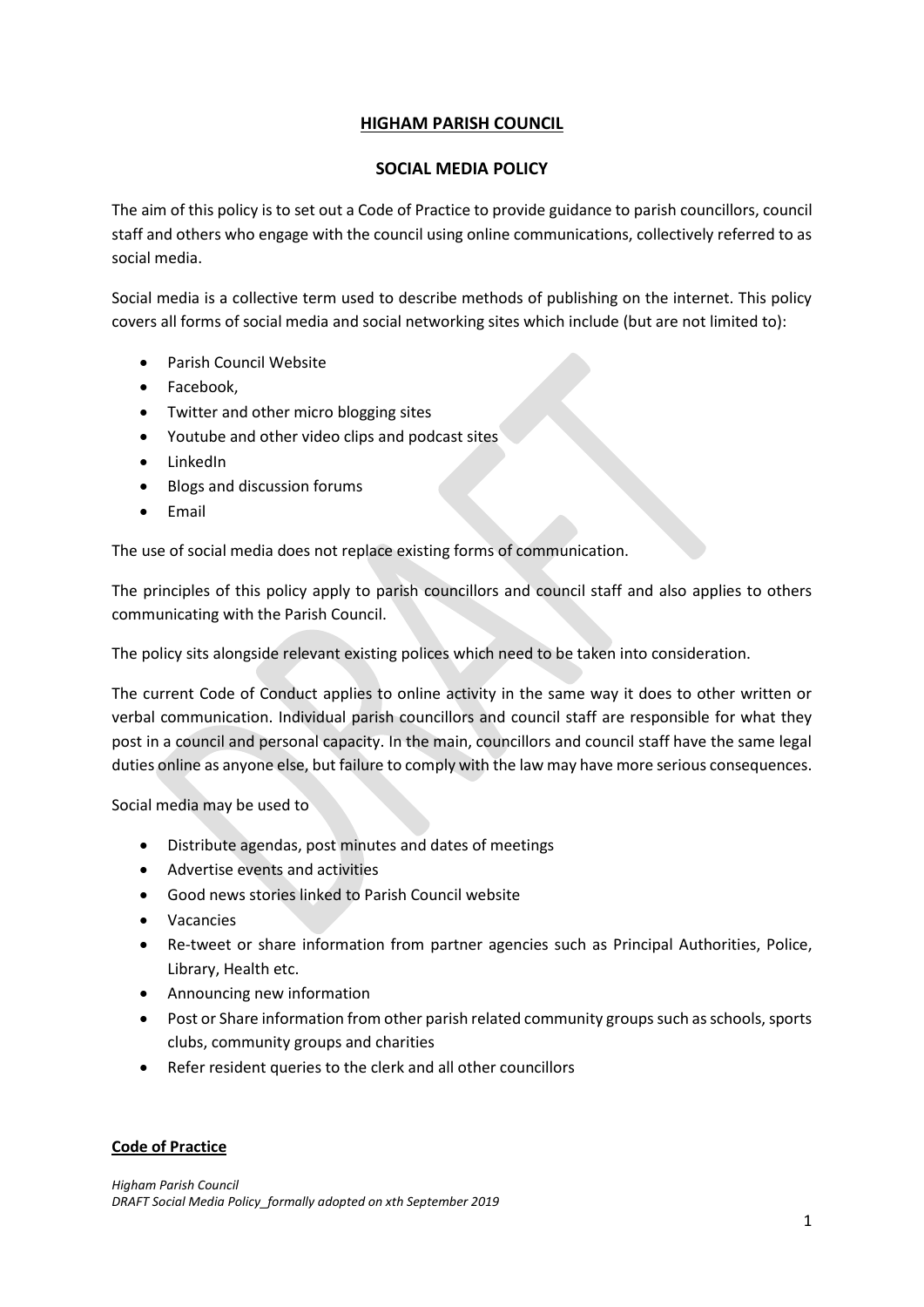When using social media (including email) parish councillors and council staff must be mindful of the information they post in both a personal and council capacity and keep the tone of any comments respectful and informative. Online content should be accurate, objective, balanced and informative. Parish councillors and council staff must not:

- hide their identity using false names or pseudonyms
- present personal opinions as that of the council
- present themselves in a way that might cause embarrassment to the council
- post content that is contrary to the democratic decisions of the council
- post controversial or potentially inflammatory remarks
- engage in personal attacks, online fights and hostile communications
- use an individual's name unless given written permission to do so publish photographs or videos of minors without parental permission
- post any information that infringes copyright of others
- post any information that may be deemed libel
- post online activity that constitutes bullying or harassment
- bring the council into disrepute, including through content posted in a personal capacity
- post offensive language relating to race, sexuality, disability, gender, age, religion or belief
- conduct any online activity that violates laws, regulations or that constitutes a criminal offence.

Publishing untrue statements about a person which is damaging to their reputation is libel and can result in a court action and fine for damages. This also applies if someone else publishes something libellous on your social media site. A successful libel claim will result in an award of damages against you.

Posting copyright images or text on social media sites is an offence. Breach of copyright will result in an award of damages against you.

Publishing personal data of individuals without permission is a breach of Data Protection legislation is an offence.

Publication of obscene material is a criminal offence and is subject to a custodial sentence.

Councillors views posted in any capacity in advance of matters to be debated by the council at a council or committee meeting may constitute Pre-disposition, Predetermination or Bias and may require the individual to declare an interest at council meetings Anyone with concerns regarding content placed on social media sites that denigrate parish councillors, council staff or residents should report them to the Clerk of the Council.

Misuse of social media content that is contrary to this and other policies could result in action being taken.